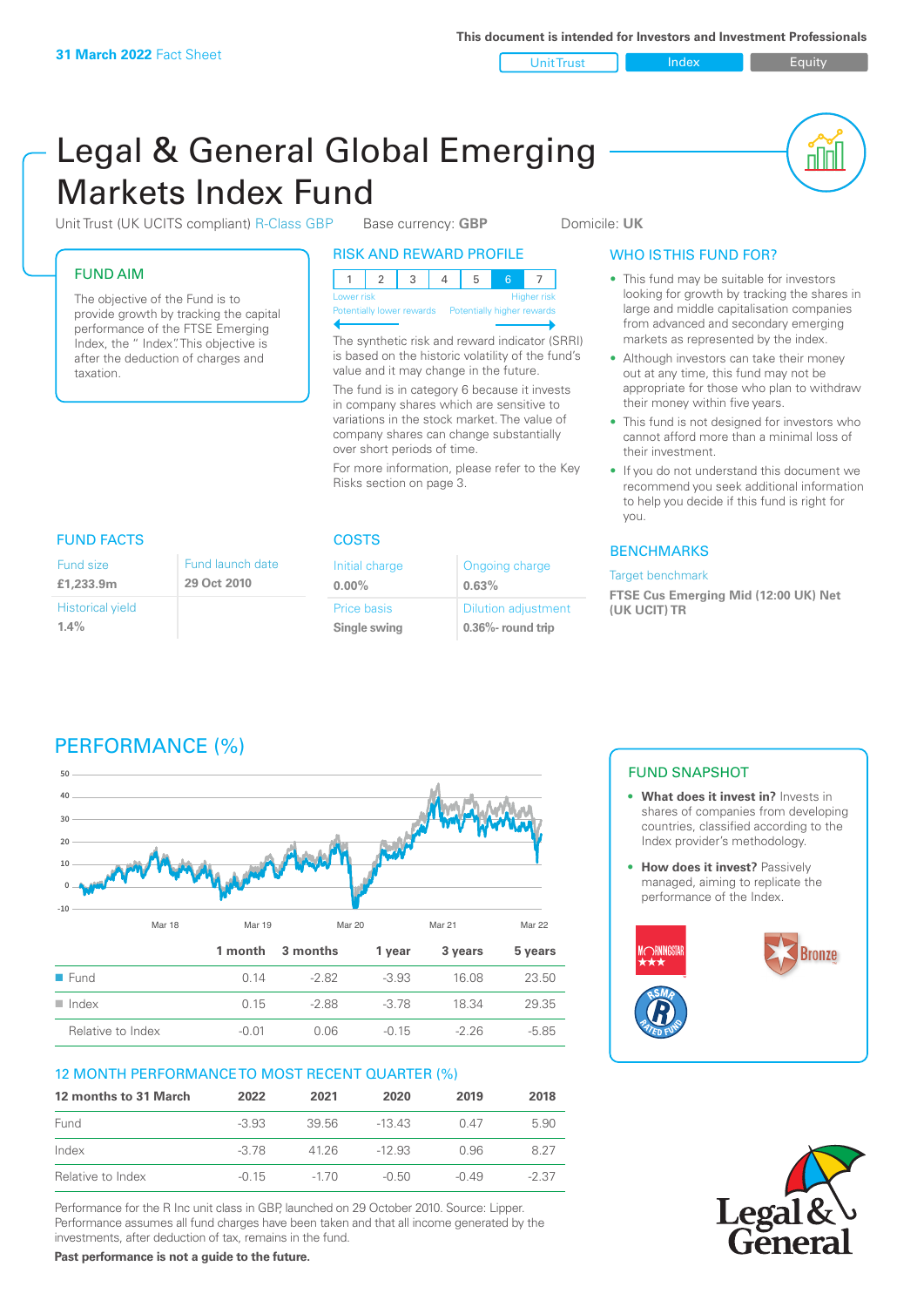Unit Trust (UK UCITS compliant) R-Class GBP

### PORTFOLIO BREAKDOWN

All data sources are a combination of LGIM and the Fund Accountant unless otherwise stated. Totals may not sum to due to rounding. In order to minimise transaction costs, the Fund will not always own all the assets that constitute the index and on occasion it will own assets that are not in the index. The number of fund holdings can also differ from the index due to corporate events and proxy holdings.



#### SECTOR (%)

| ■ Technology               | 23.1 |
|----------------------------|------|
| $\blacksquare$ Financials  | 23.0 |
| ■ Consumer Discretionary   | 12.3 |
| ■ Basic Materials          | 8.3  |
| $\blacksquare$ Industrials | 7.2  |
| <b>Energy</b>              | 6.2  |
| Consumer Staples           | 5.9  |
| ■ Telecommunications       | 46   |
| $\blacksquare$ Health Care | 3.7  |
| $\blacksquare$ Utilities   | 3.0  |
| ■ Real Estate              | 26   |
|                            |      |

#### COUNTRY (%)

|            | China        | 33.0 |  |
|------------|--------------|------|--|
|            | Taiwan       | 18.1 |  |
| $^{\circ}$ | India        | 15.8 |  |
|            | Brazil       | 7.2  |  |
|            | Saudi Arabia | 5.0  |  |
|            | South Africa | 4.8  |  |
|            | Mexico       | 2.7  |  |
|            | Thailand     | 2.5  |  |
|            | Malaysia     | 1.9  |  |
|            | Other        | 9.0  |  |
|            |              |      |  |

#### MARKET CAPITALISATION (%) TOP 10 HOLDINGS (%)

| ■ Large              | 87.6 |
|----------------------|------|
| $\blacksquare$ Mid   | 12.4 |
| $\blacksquare$ Small | 0.0  |

■ Top 10 holdings 22.3% Rest of portfolio 77.8% No. of holdings in fund 1,754 No. of holdings in index 1,907

| Taiwan Semiconductor Manufacturing Co | -7.4 |
|---------------------------------------|------|
| <b>Tencent Holdings</b>               | 4.2  |
| Alibaba Group Holding                 | 2.7  |
| Reliance Industries                   | 1.7  |
| Infosys                               | 1.3  |
| Vale                                  | 12   |
| Meituan B                             | 12   |
| China Construction Bank H             | 1.0  |
| <b>Housing Development Finance</b>    | 0.8  |
| Al Rajhi Bank                         | 0 8  |
|                                       |      |



The Index Fund Management team comprises 25 fund managers, supported by two analysts. Management oversight is provided by the Global Head of Index Funds. The team has average industry experience of 15 years, of which seven years has been at LGIM, and is focused on achieving the equally important objectives of close tracking and maximising returns.